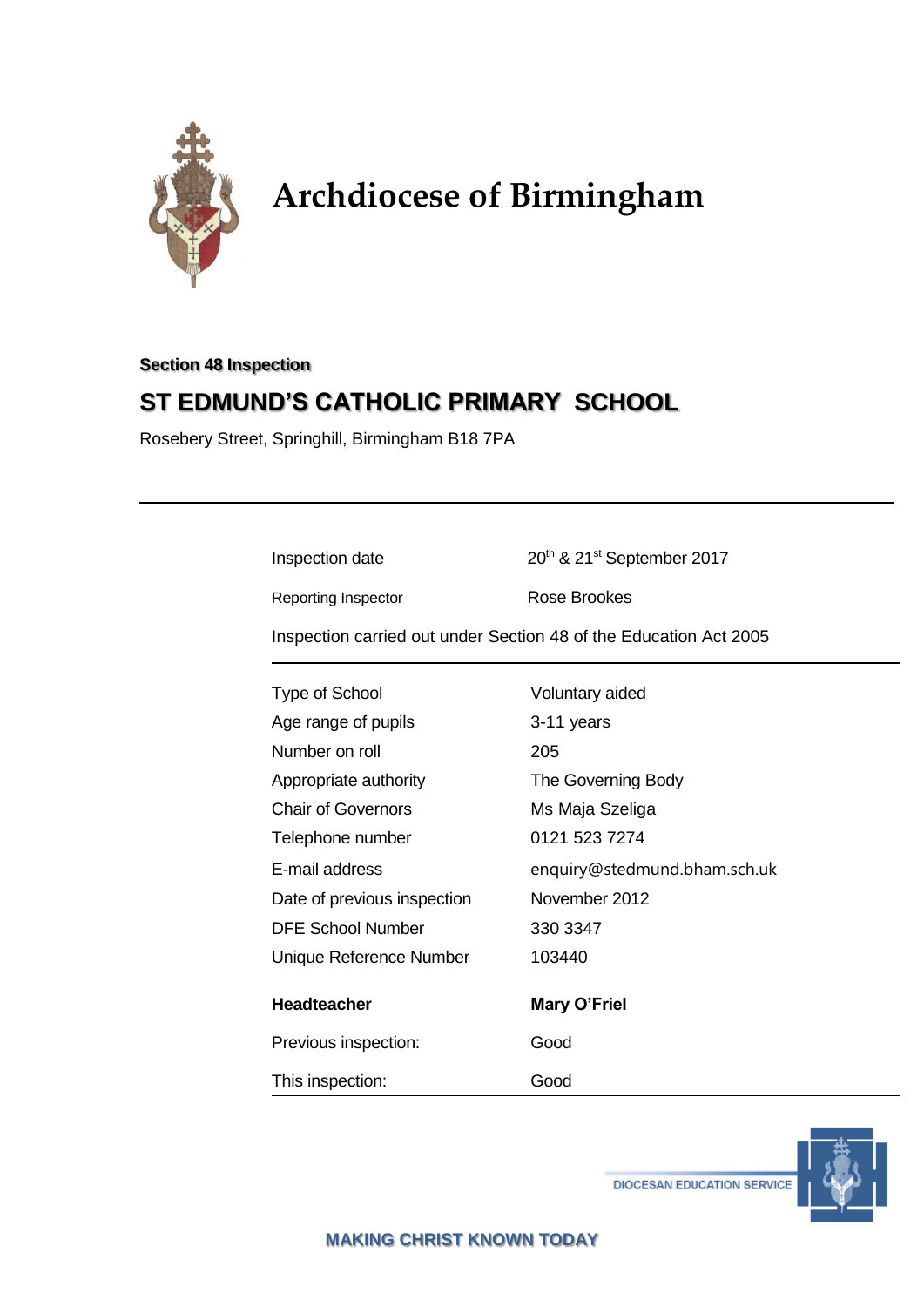#### **Evidence**

- The inspection was carried out by one Diocesan Inspector.
- The focus of the inspection was on the quality, leadership, and impact of the school's provision of Catholic life, collective worship and religious education (RE).
- The inspector observed teaching across three RE lessons to evaluate the quality of teaching, learning and assessment. These lesson observations were conducted jointly with senior leaders.
- The inspector completed a work scrutiny and held discussions with pupils to evaluate their understanding of Catholic life, worship and the impact of teaching on their learning over time.
- Meetings were held with the chair of governors and the chair of the mission and strategy committee, the executive headteacher and the head of school, who is also the RE subject leader.
- The inspector attended a whole school assembly, a class prayer service and undertook a learning walk in all classes to look at aspects of learning and teaching in RE, the presentation of the Catholic life of the school and pupils' behaviour.
- The inspector reviewed a range of documents including the school's self-evaluation, data about pupils' attainment and progress, RAISEonline, the development plan, teachers' planning and learning journals.

#### **Information about the school**

- St Edmund's Catholic Primary School is one of two federated Catholic primary schools in the parish of St Patrick's in Birmingham. It shares a single executive headteacher and a governing body with St Patrick's Catholic Primary School. Each school has its own head of school. St Edmund's Catholic Primary School is a one form entry school with part-time nursery provision.
- The percentage of pupils from minority ethnic groups and pupils with English as an additional language is significantly higher than the national average.
- The percentage of Catholic pupils is currently 36%.
- The percentage of disadvantaged pupils is significantly higher than the national average.
- The percentage of pupils with special educational needs is well above the national average.
- Attainment on entry is well below expected levels.
- Since the last inspection, a number of changes have taken place. A new assistant headteacher and a new phase leader have been appointed. There has been a high turnover of governors including a new chair of governors in June 2016. The school has also had a number of changes of parish priest. Another new parish priest has recently been appointed.

#### **Main Findings**

- St Edmund's Catholic Primary School is strongly led by the dynamic and faith-filled example of a very experienced executive headteacher. She is supported by a dedicated head of school who is also the RE subject leader. They are both totally committed to the Catholic mission of the school. They set very high standards for everyone to aspire to.
- St Edmund's Catholic Primary School is part of a two-school federation. It is also part of a larger group, Caritas Christi, comprising of twelve Catholic primary and two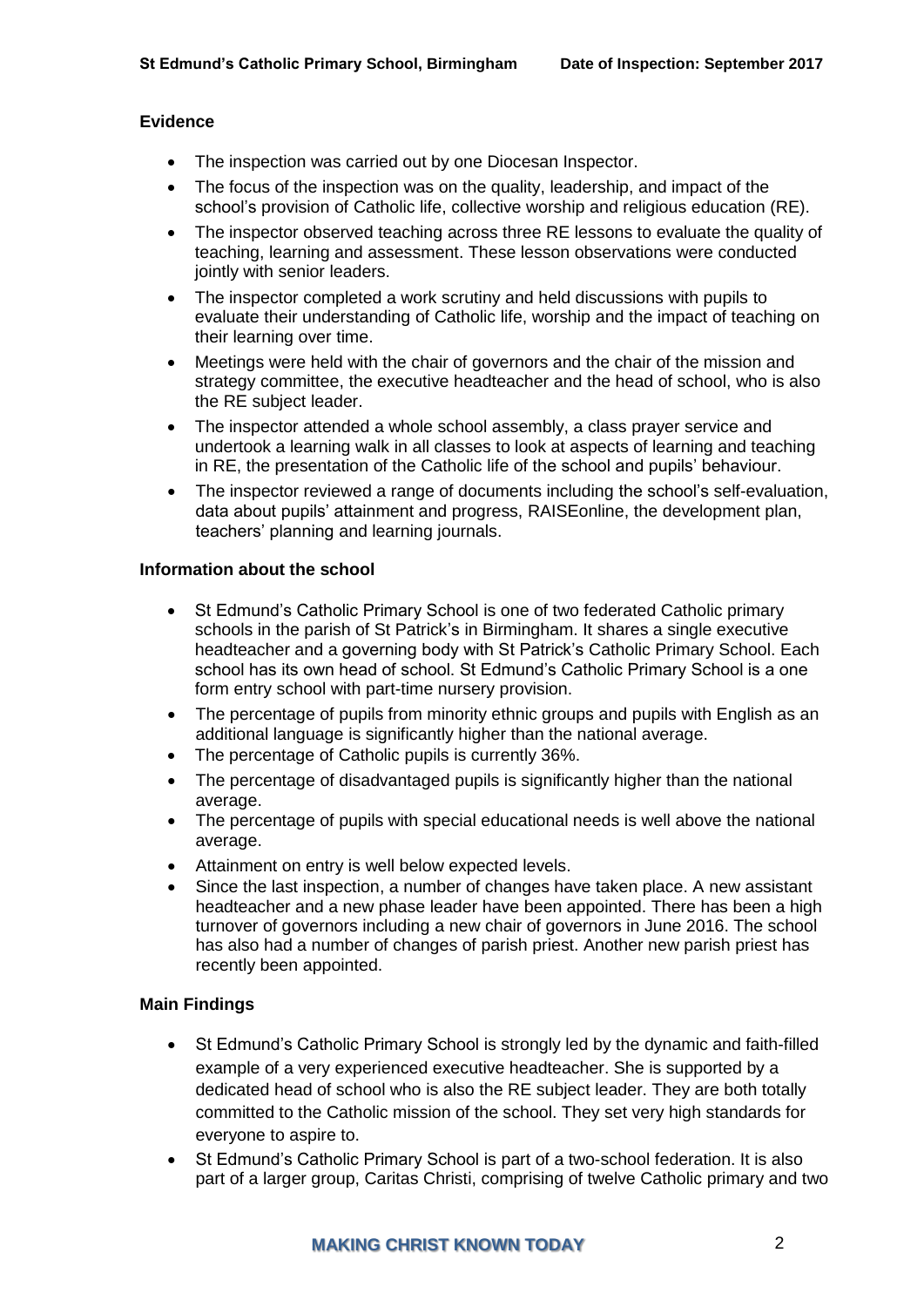Catholic secondary schools. St Edmund's Catholic Primary School works effectively with both of these groups to improve its Catholic life, worship and RE. This leads to the sharing of RE strategic planning, improved staff development, and networking support for RE subject leaders and class teachers.

- The governing body is outstanding in its commitment to the Catholic mission of the school. The RE leader ensures that they are systematically informed about all areas of Catholic life and RE. The governors' mission and strategy committee is very pro-active.
- The school strongly teaches Catholic virtues through a focus on faith, hope and love. Systematic school developmental planning has led to half termly theme based worship for all classes.
- Sacramental preparation Masses are celebrated jointly with St Patrick's Catholic Primary School. This liturgical worship, together with the parental and pupil catechesis, is an outstanding strength of this two-school federation.
- The school's teaching and learning about Catholic heritage is outstanding.

# **THE CATHOLIC LIFE OF THE SCHOOL**

#### **Catholic life, collective worship and spiritual, moral and vocational development: provision and outcomes**

- The Catholic life of the school is outstanding.
- Leaders promote the Catholic life of the school in the local community and within the school very effectively. The headteacher and governors share a strong commitment to the Catholicity of the school.
- The school has developed an excellent whole school annual Catholic history week. As a result, pupils have a good knowledge and understanding of the traditions and history of the Catholic Church and the significant role it has played in society.
- Year 6 have a good understanding about important historical events and characters in the development of modern Catholic Life. They have participated in a study of Guy Fawkes linked to a visit to Coughton Court and the history of the Throckmorton family.
- Year 3 have attended a retreat day at St Mary's Convent. This has enabled them to learn about the history of Catholicism and how it helped children and families to develop in faith. They also experienced the works of mercy which the convent still offers today.
- The school's behaviour policy is based on repentance and forgiveness. Classroom rules and contracts promote tolerance, mercy, love and kindness. This is seen in the consideration and respect that pupils show for themselves and others.
- Fundraising includes supporting CAFOD, Fr Hudson's, Macmillan Cancer, local food banks and a women's refuge.
- The school has a refugee week in which all staff, children and families are involved with researching, meeting and supporting refugees in Birmingham through contact made with St Chad's sanctuary. This year, the school intends to develop this and become a 'School of Sanctuary'.
- Staff are very committed to personally supporting any refugee families within the school community who are in need. They have donated vital supplies for newly arrived families who are in need. The refugee week enables all members of the school to support the local community and in doing so to live out the Gospel values.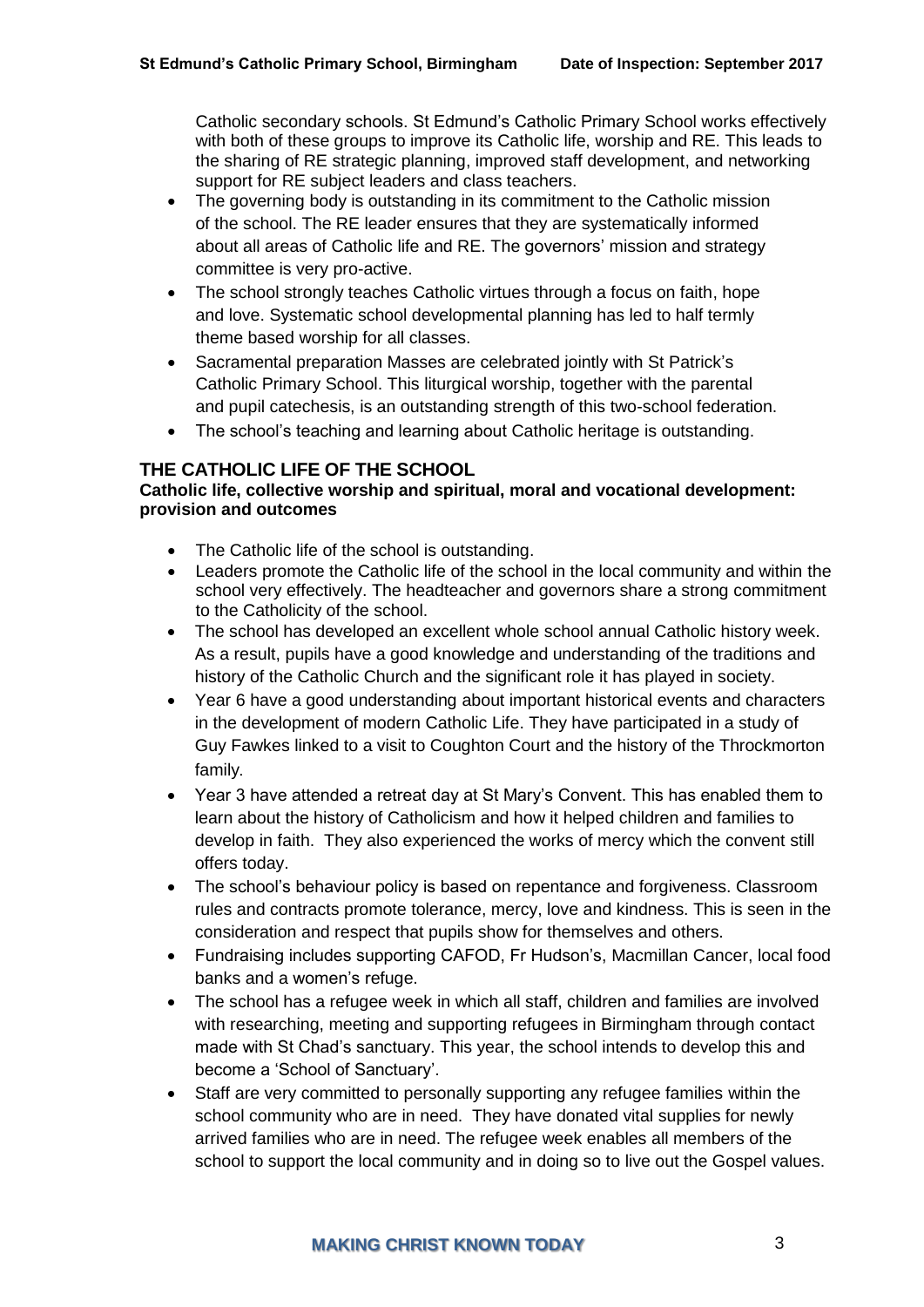- Each class has taken part in a very successful RE inspire workshop. During the workshops, parents are encouraged to pray and take part in religious activities with their children. Parents and pupils enjoy taking part in them. As a result, they are well attended.
- Collective worship is good with some outstanding features.
- There is a co-ordinated Gospel centred programme of whole school and class worship. This has been effectively developed around the virtues of faith, hope and love.
- Consistency in the provision of this virtues-based worship means that pupils take a leading role in planning worship. During the inspection, Year 5 pupils spoke with pride about how they had planned class and whole school worship.
- During the RE inspection, a whole school assembly focused on the ingredients for being a good friend. This focus was then reflected in class liturgies. The continuation of themes between whole school and class worship is a strength of the school. Pupils are continually taught how to form good relationships and how to be followers of Christ.
- The school is starting to embrace meditative prayer. Staff have received training for this. During the inspection Year 1 children were taught how to talk about the times when they have done something wrong. As a result of this prayer, the pupils have developed a culture of trust and a growing awareness of forgiveness. This now needs to be embedded across the school.
- Through questionnaires and learning walks with staff and governors, pupils regularly evaluate collective worship and Catholic life. The results show that they enjoy worship and they continually apply what they have learnt to their own lives.
- St Edmund's Catholic Primary School always ensures that the liturgical year is celebrated. There are daily dedicated whole school liturgies during Holy Week and Advent. Pupils benefit from taking a very active part in these liturgies.
- Whole school and class Masses are frequently celebrated. Sacramental preparation Masses are celebrated jointly with St Patrick's Catholic Primary School. This liturgical worship, together with the parental and pupil catechesis which happens after Mass, is an outstanding strength of this two-school federation. It gives parents and pupils the opportunity to return to the Mass within the context of the parish.
- Vocational development is not yet embedded into the Catholic life of the school. Pupils and staff need to develop their understanding of vocation in their own lives.

### **LEADERSHIP**

#### **Leadership of Catholic life and Collective Worship**

- The leadership of Catholic life and collective worship is good with some outstanding features.
- St Edmund's Catholic Primary School is strongly led by the dynamic and faith-filled example of a very experienced executive headteacher. She is supported by a dedicated and able head of school. They are both totally committed to the school and they set very high standards for everyone within the school family to aspire to.
- The school is part of a larger group called Caritas Christi, comprising of twelve Catholic primary and two Catholic secondary schools. Together the headteachers plan and share ideas about how they can develop the Catholic life of each school. Part of this planning includes an annual retreat day for newly qualified teachers. All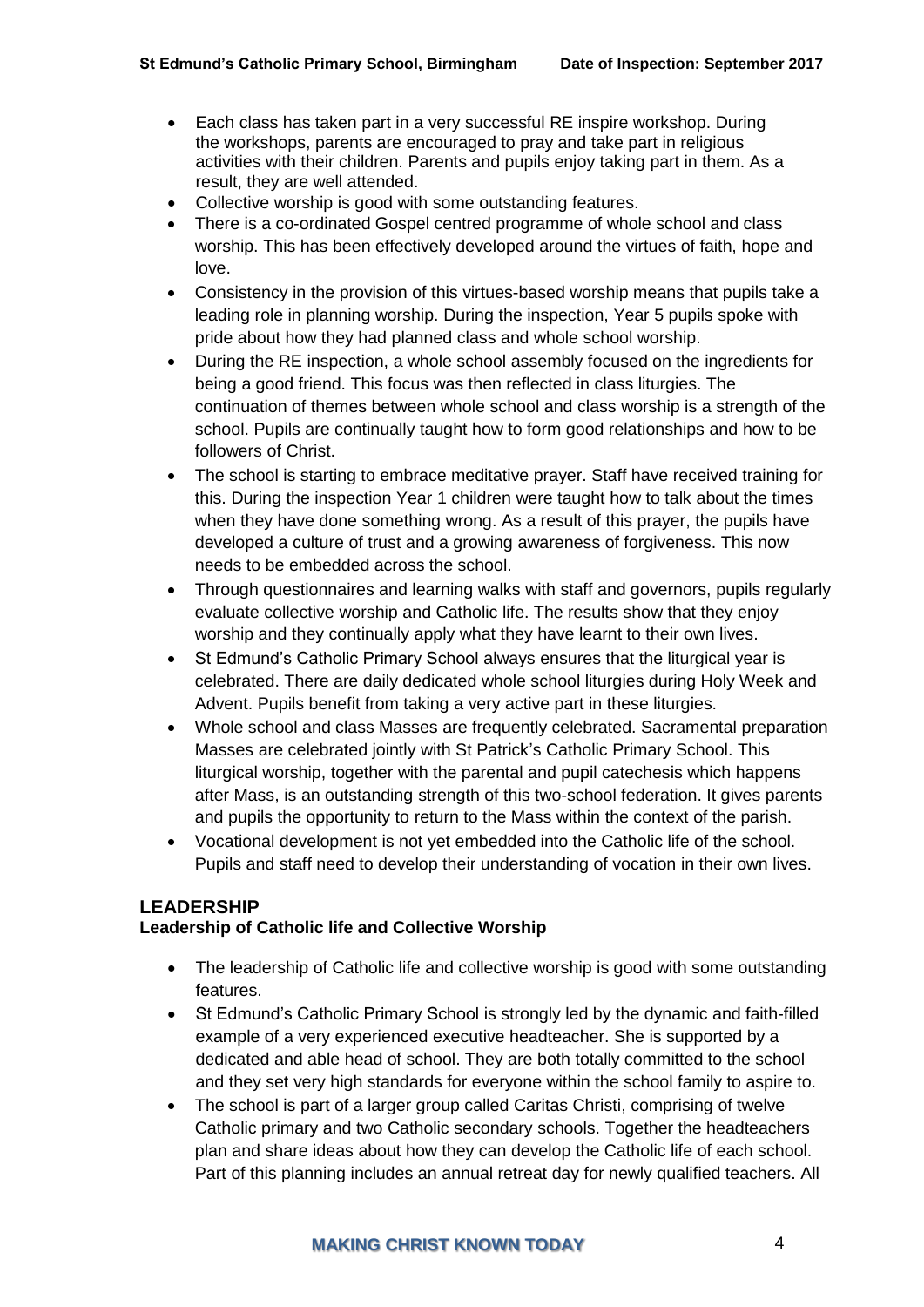plans are implemented effectively and reviewed to evaluate the extent to which pupils benefit from them.

- School developmental planning for Catholic life and collective worship is systematic and strategic. It includes both schools in the federation. Currently, the school development plan is focused on giving all pupils the opportunity to plan, lead and evaluate class based collective worship. As a result, a growing number of pupils are able to speak with confidence about how they have led worship.
- Staff development is systematic and focused. Catholic life, RE and worship form part of staff performance management targets. These targets are clearly informed by the school development plan.
- Governors are actively informed about the monitoring of Catholic life and the delivery of collective worship through presentations by the RE subject leader at governing body meetings. Governors regularly evaluate the outcomes from and provision of Catholic life and collective worship. As a result, governors have a very accurate knowledge of the school's strengths and areas for development in regards to Catholic life and collective worship.

#### **RELIGIOUS EDUCATION Leadership, outcomes from and provision for religious education**

- The leadership, outcomes from and provision for RE are all good.
- The school is very well supported by the new parish priest who supports parish based sacramental first communion and confirmation programmes for both schools in the federation. This gives parents the opportunity to learn how to pray with their children.
- Teachers from both schools in the federation work together to moderate pupils' work in RE. Teachers from the same year groups, across the federation, also work closely together to share RE planning and resources. This has helped improve standards in RE.
- The RE curriculum is based on the diocesan scheme, *'Learning and Growing as the People of God,'* and follows its recommendations in terms of planning and assessment.
- The teaching of RE is good overall with some outstanding elements. However, there is also a minority of teaching that requires improvement. Senior leaders have accurately identified where teaching requires improvement and appropriate support has been provided.
- During the inspection, some outstanding questioning led to very good progress being made in demanding concepts such as the nature of temptation for Cain and Abel. Drama was also used well to enable all pupils to enjoy their RE.
- Pupils enter foundation stage with little or no understanding of RE. However, due to good teaching they quickly begin to make progress.
- The evidence from lesson observations and work scrutinies confirms the school's judgment that from Years 2 to 6 average attainment continues to be good for the majority and for about a third of pupils it is above expectations. In all year groups, boys perform less well than girls.